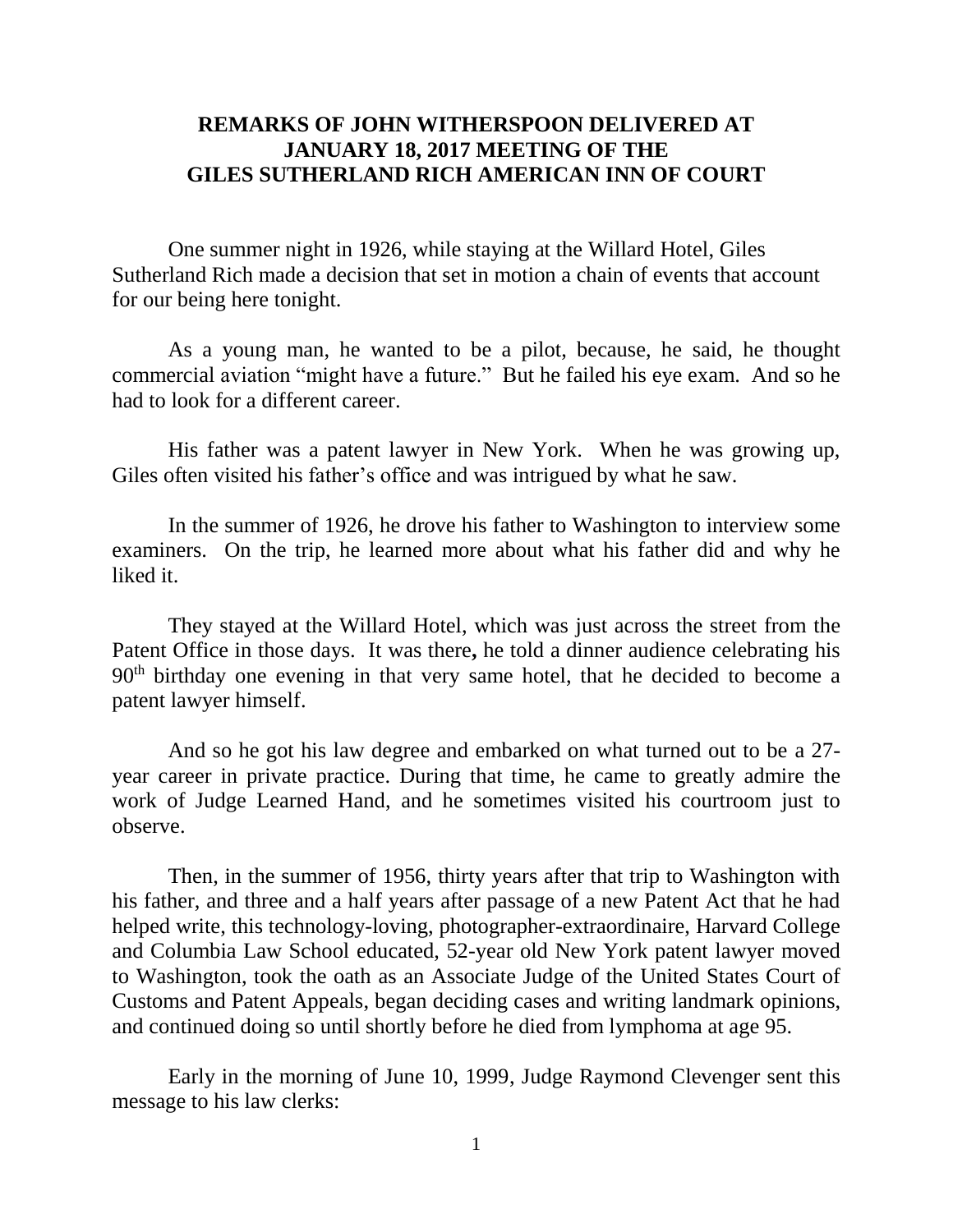"Judge Rich slipped away peacefully and quickly around 8 p.m. last night. We have lost one of the truly great jurists, and a genuinely wonderful man, but his time had come, which he knew and accepted with the grace that typified his every move."

Judge Rich never took senior status, and at the time of his death he was the oldest active federal judge in our nation's history. He never missed a day of hearings, which included 26 years of attending oral arguments at the CCPA, a fivejudge Court that heard all of its cases sitting en banc.

For decades, Judge Rich was widely regarded as the foremost authority on United States patent law. Without question, he and Judge Learned Hand wrote more influential opinions in patent cases than any other judges in the  $20<sup>th</sup>$  century.

He was the first patent lawyer appointed to the CCPA and, according to one writer, he was the first patent lawyer appointed to any court in the federal judiciary.

He authored 892 published opinions. They are all listed at the end of Volume 9, Number 1 (1999) of The Federal Circuit Bar Journal (subtitled "Tribute to the Life and Work of the Honorable Giles Sutherland Rich").

Also in that volume is an interview conducted by Professor Janice Mueller, one of his former law clerks. In the interview, Judge Rich explained why the "patent exhaustion doctrine" based on a "first sale" of a patented article by a patentee is "nonsensical."

His reasoning is very straight forward. The patent grant does not include a right to sell. A sale, then, cannot exhaust a patent right. There is no right to exhaust.

The results in the so-called "exhaustion" cases may be correct, he says, but the reasoning is wrong. The rights of the buyer are governed by principles of property law, or the law of sales, or both, and perhaps the antitrust law, but the patent law has nothing to do with those rights.

He concludes: "Let's clean up the thinking about this law." I hope one of you will accept that challenge. Now is a very good time.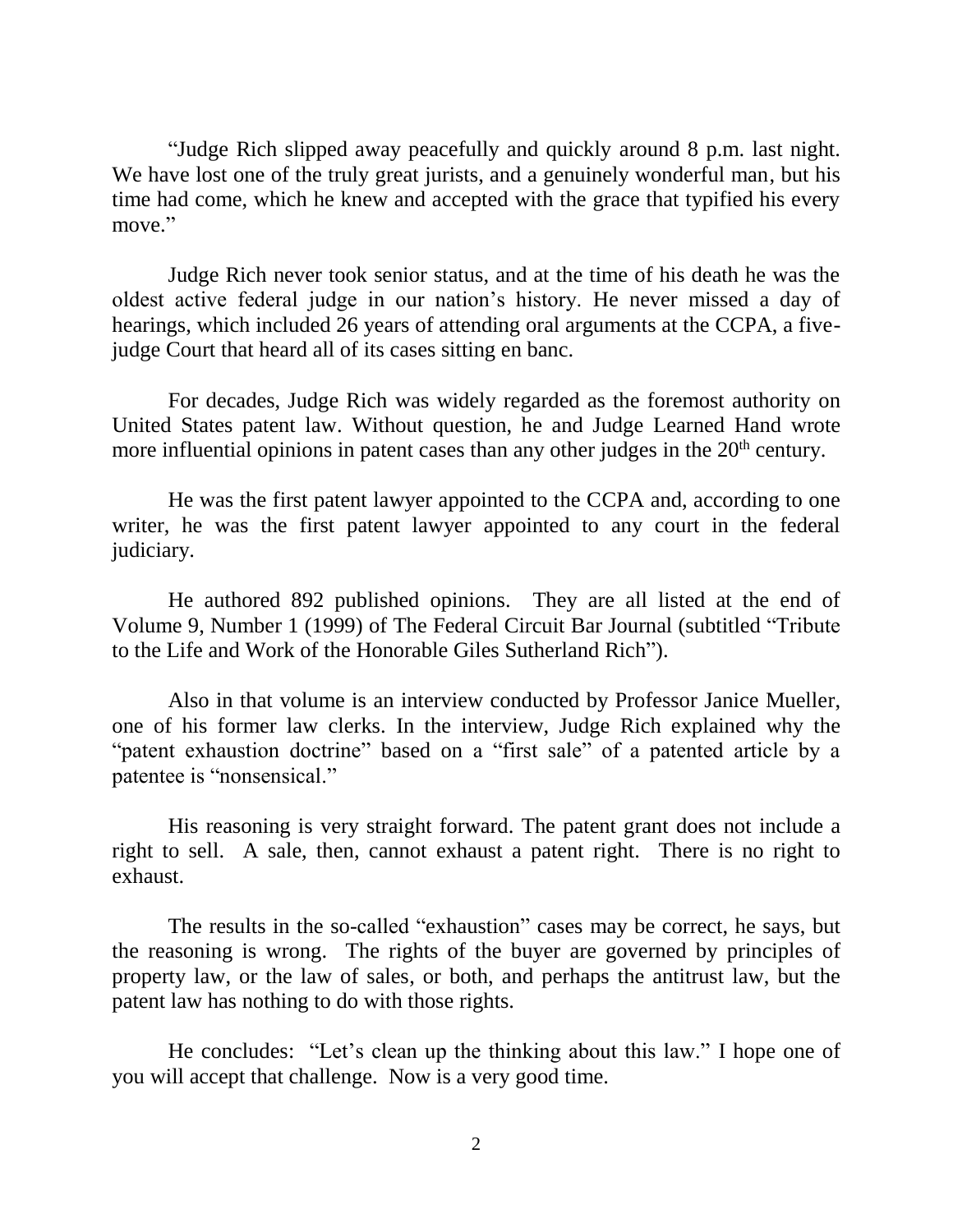During his 43 years on the bench, Judge Rich had one secretary and 39 law clerks. I was the sixth and served during the years 1964-1966. In February of 1966, the famous Graham v. John Deere case was decided by the Supreme Court.

Graham was the first case in which the Supreme Court considered section 103 of the 1952 Patent Act. Judge Rich was a principal author of section 103. He and a few others, including a highly respected member of the Patent Office Board of Appeals named Pat Federico, worked for years to get it enacted.

It was intended to put an end to the old case law "requirement for invention" that had grown up over the years. According to those cases, to be patentable, an invention had to "amount to invention." I'm not making this up! It was a vague and subjective standard. Judge Rich called it a judge's "plaything."

So, section 103 was enacted. And in 1964, Judge Rich titled his famous Kettering Award acceptance speech: "The Vague Concept of 'Invention' as Replaced by Section 103 of the 1952 Patent Act." In 1972, he titled another important speech: "Laying the Ghost of the 'Invention' Requirement." Both of these papers are found in Volume 14, Number 1 (2004) of The Federal Circuit Bar Journal (subtitled "Judge Rich Commemorative Issue").

But were the "vague concept of invention" and the "invention requirement" really laid to rest? For 60 years they were. But not now -- the judge's "plaything" is back. The Supreme Court has injected the notion of an "inventive concept" into section 101 jurisprudence. That phrase is just as vague, just as subjective, and just as mischievous today as it was in 1952.

Judge Rich must be turning in his grave!

Around the middle of the  $20<sup>th</sup>$  century, there was another troubling development in the patent law. The patent misuse doctrine had been expanded to the point of essentially eviscerating the law of contributory infringement. Judge Rich once compared what was left of it to the smile that remained on the Cheshire cat in Alice in Wonderland.

And so, when he came into prominence, the patent system was very sick. Patent owners couldn't tell whether their patents were valid. And patents that were valid could only be asserted against direct infringers, lest their owners be held to have engaged in misuse. Both of these developments were the result of Supreme Court decisions.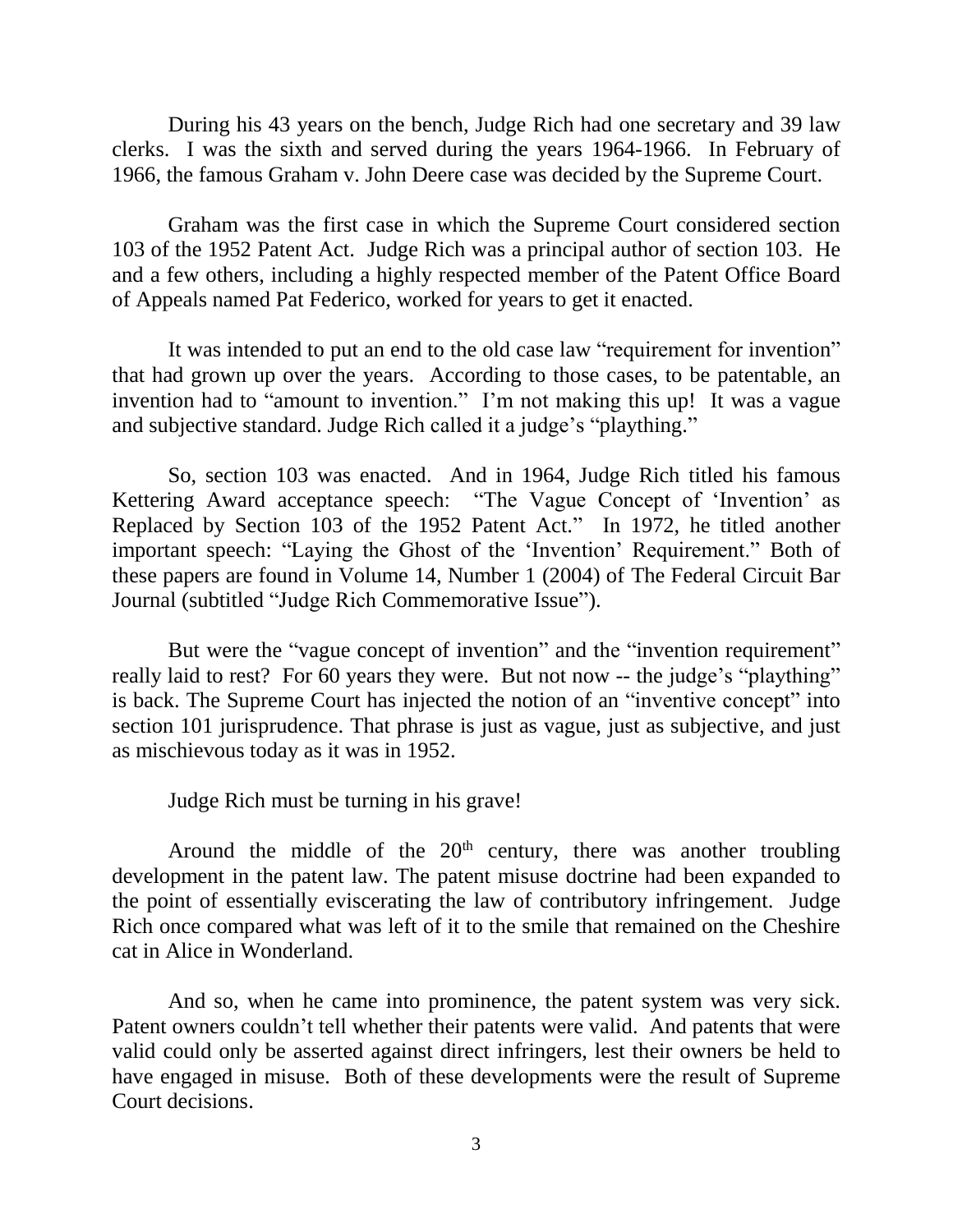Though it is not widely known, Judge Rich was the principal author of section 271 of the '52 Act, which addressed the contributory infringement/patent misuse problem in its subsections (c) and (d).

This subject was of great interest to him early in his career. In 1942, at the age of 38, he published a series of articles, entitled "The Relation between Patent Practices and the Anti-Monopoly Laws." They comprise the first five chapters of Volume 14 of The Federal Circuit Bar Journal that I just mentioned.

After the '52 Patent Act came to be, Judge Rich labored for more than a decade -- writing opinions, writing articles, and giving speeches -- painstakingly trying to educate the courts, including his own, patent examiners, and the bar of section 103's very existence, first of all, and, secondly, of its significance.

It was a long, uphill fight. The Patent Office was especially resistant. Examiners continued their old ways of rejecting claims for "lack of invention." I personally received such rejections ten years after the statute was enacted.

But the CCPA, led by Judge Rich, kept insisting that rejections be based on the statute. This was new for examiners, and required a different way of thinking. One career examiner and member of the Board of Appeals went so far as to say that Judge Rich was the "most hated man" in the Patent Office, and that I, as one of his former clerks, should not be on the Board.

My coming to the Board directly from the private sector was also disqualifying in the minds of some. It had not been done before.

Over time, attitudes changed and new thinking evolved. Twenty years later, Judge Rich had become one of the most admired and most respected men in the Patent Office. Watching that transition unfold over the years was truly a thing of beauty.

Watching his reaction to the Supreme Court's decision in Graham on the day it was handed down was also a thing of beauty. To digress briefly, Judge Rich was fond of chocolate covered raisins. He kept a box of them in the top drawer of a file cabinet that sat in the room where I worked. From time to time, he would come in and take one, or perhaps two, little clusters of raisins, and then go back to work.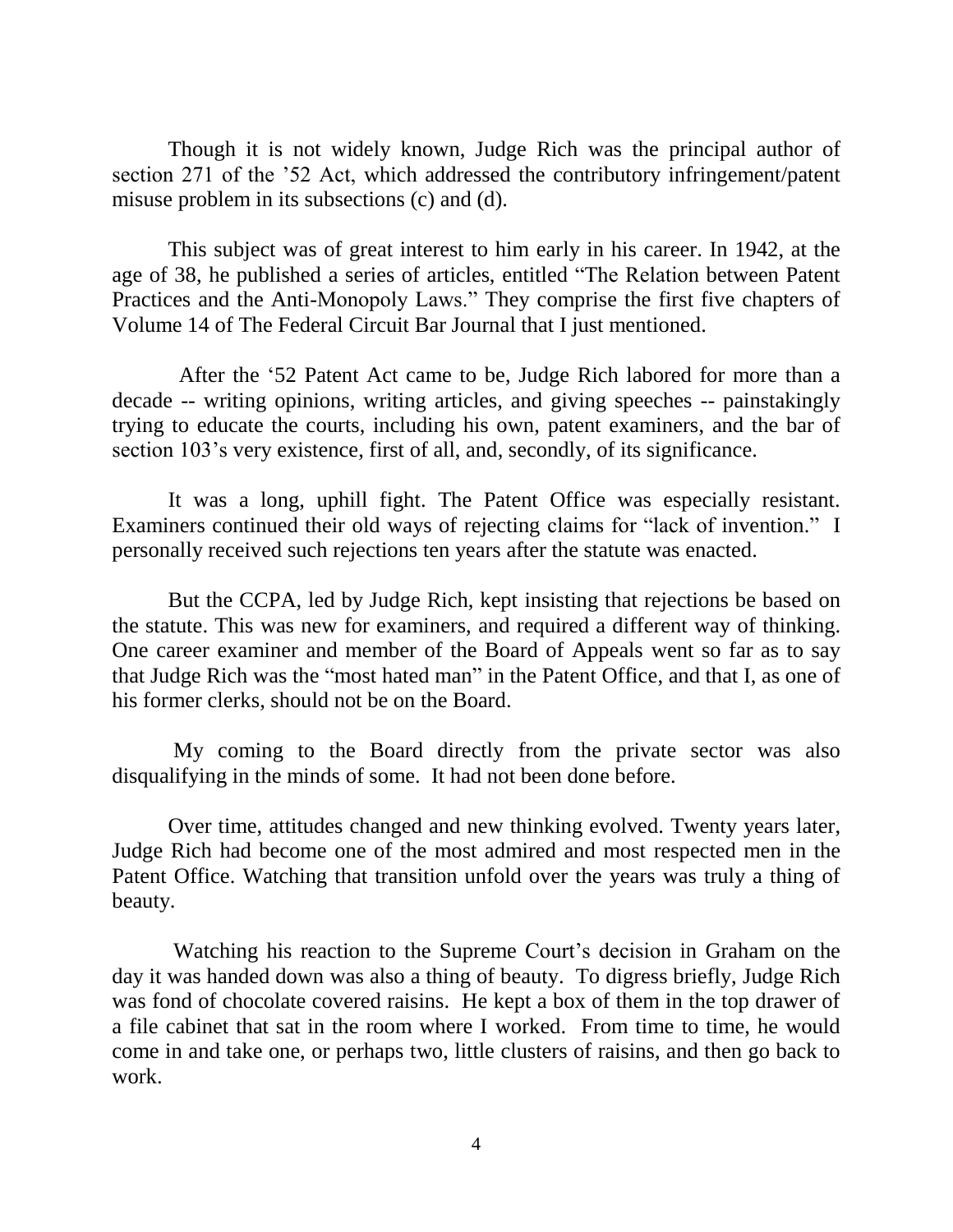On the morning that Graham came down, George Hutchinson, the then Clerk of the Court, brought him a copy of the opinion. He took it into his chambers and closed the door.

He had reason to be concerned. The Court could have done a number of things not to his liking, such as finding the statute unconstitutional, or finding it to be a mere codification of the existing law.

After about an hour, he came out of his chambers and with a little smile on his face said: "Well, John, I think we've turned the corner." He then strolled over to the file cabinet and took not one, not two, but what appeared to be a handful of chocolate covered raisins!

Five months after his death, in November 1999, this Inn devoted its entire meeting to Judge Rich's life. I was invited to speak.

But rather than deliver a speech, I read a hypothetical letter that I had composed to Judge Rich's mother, Sara Sutherland Rich.

It went like this:

Washington, D.C. November 16, 1999

Dear Mrs. Rich:

Tonight I will be talking to some fellow members of the Giles Sutherland Rich American Inn of Court about our namesake—your son—and I am writing to tell you what I plan to say.

He was a Master teacher—by which I mean he didn't teach at all. Those around him simply learned—as though by osmosis and by observation.

Working in his chambers was the lawyer's equivalent to a young engineer working in Edison's lab.

We observed a slow, deliberate reader—no speed reading courses for him and always with a writing instrument in hand to make numerous marginal notations—including some with a bite!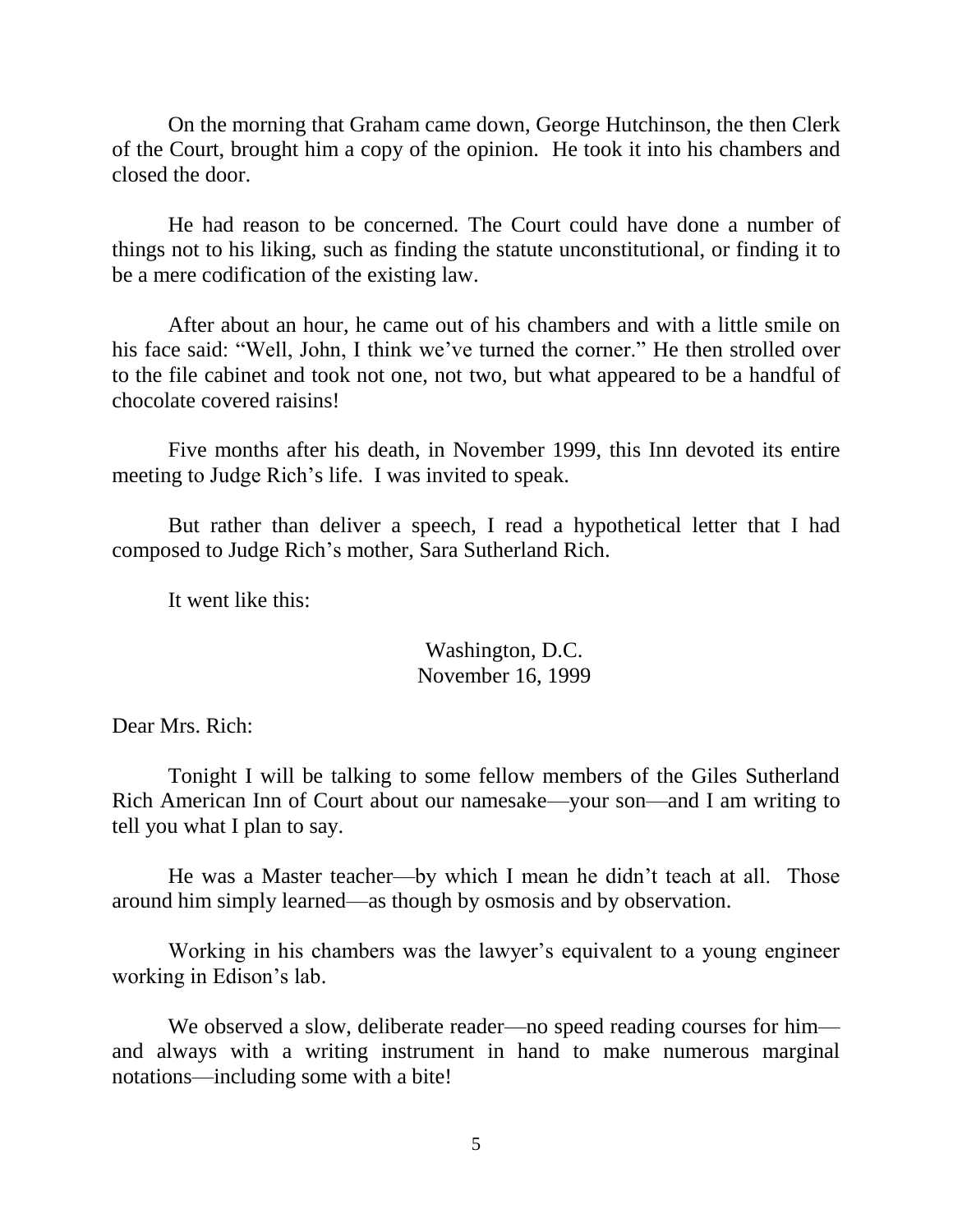We saw how he wrote—with utmost precision, conciseness and punch. He talked about making one's writing "march".

We observed a very analytical mind—one leery of so-called "doctrines" in the law, and one ever alert to "embroidering", a term used by him to describe the process of a first court paraphrasing a case holding—or worse yet a statute followed by a second court paraphrasing the paraphrase, and so on, until the original holding becomes completely lost.

He fit the textbook description of a judge—intelligent, well-educated, possessing an in-depth working knowledge of the law, extremely dedicated and hard-working.

He looked like a judge. I shall always picture in my mind that tallish, erect, white-haired, stately figure, in his early '60s, walking down the marble corridor outside his then chambers.

He displayed a wonderful blend of the theoretical and the pragmatic—but with a strong tilt toward the latter.

He had a remarkable ability to clear his mind once a case had been decided, and to move on to the next with no lingering afterthoughts.

But there was much more to this man than his work. He loved science and he loved the law. But his greatest love of all, by far, was his love of his fellow man.

Through his example and encouragement, many of us were inspired to participate in bar associations, to teach, and to otherwise give back to the profession.

He especially enjoyed young people, and to learn about their lives. As was the case with his nearly 40 other clerks, our family became part of his.

When asked about the things she remembers, my wife said she will never forget "that photographer", who showed up at Sibley Hospital, and took about a dozen pictures of our only child when he was just a few days old.

I interviewed for my clerkship in June 1964—35 years almost to the day before his death. He asked me a number of questions about my wife, which I found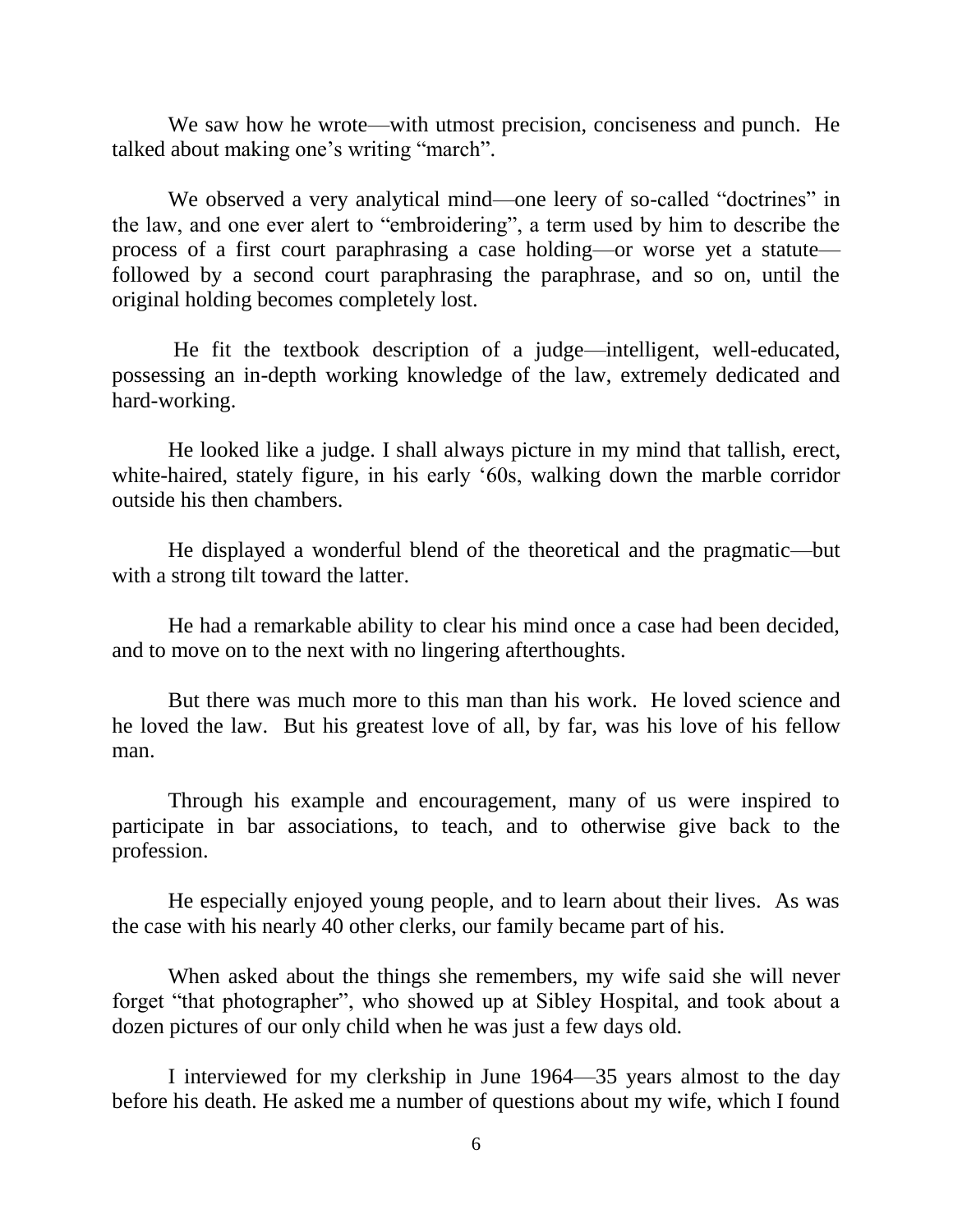rather puzzling. The puzzle was ultimately solved, but not until years later—in 1991.

On October 1st of that year, our Inn held its inaugural meeting. He had been asked to speak about his life. It was a beautiful speech.

He spoke about many things. One—"an important subject" he called it was about the three women in his life.

He said you were the first, and that you were a very strong influence on him. He described you as a calm, collected person who subtly influenced her "little boy" (his words) to be a thoughtful person.

One thing he said you taught him early in the game (as he put it) was this little verse, which he recited from memory:

> The wise old owl, lived in an oak The more he saw, the less he spoke; The less he spoke, the more he heard. Why can't we be like that old bird?

Well, Mother Rich, your "little boy" turned out to be exactly like that "old bird."

The other two women in his life, he said, were the two he had been married to—the first for 22 years before she died—and the second for 38 years at the time of his talk. He said they both "filled gaps in my education, making me into whatever I now am." This from a graduate of two of our finest schools! I thought it spoke volumes about the character of the man. It also solved my puzzle.

I must stop now to allow others to speak. I don't know quite what they will say. But I do know this: After all have spoken, everyone tonight will agree that the likes of your son bring to mind these words from Romeo and Juliet:

> When he shall die, Take him and cut him out in little stars, And he will make the face of heaven so fine That all the world will be in love with night.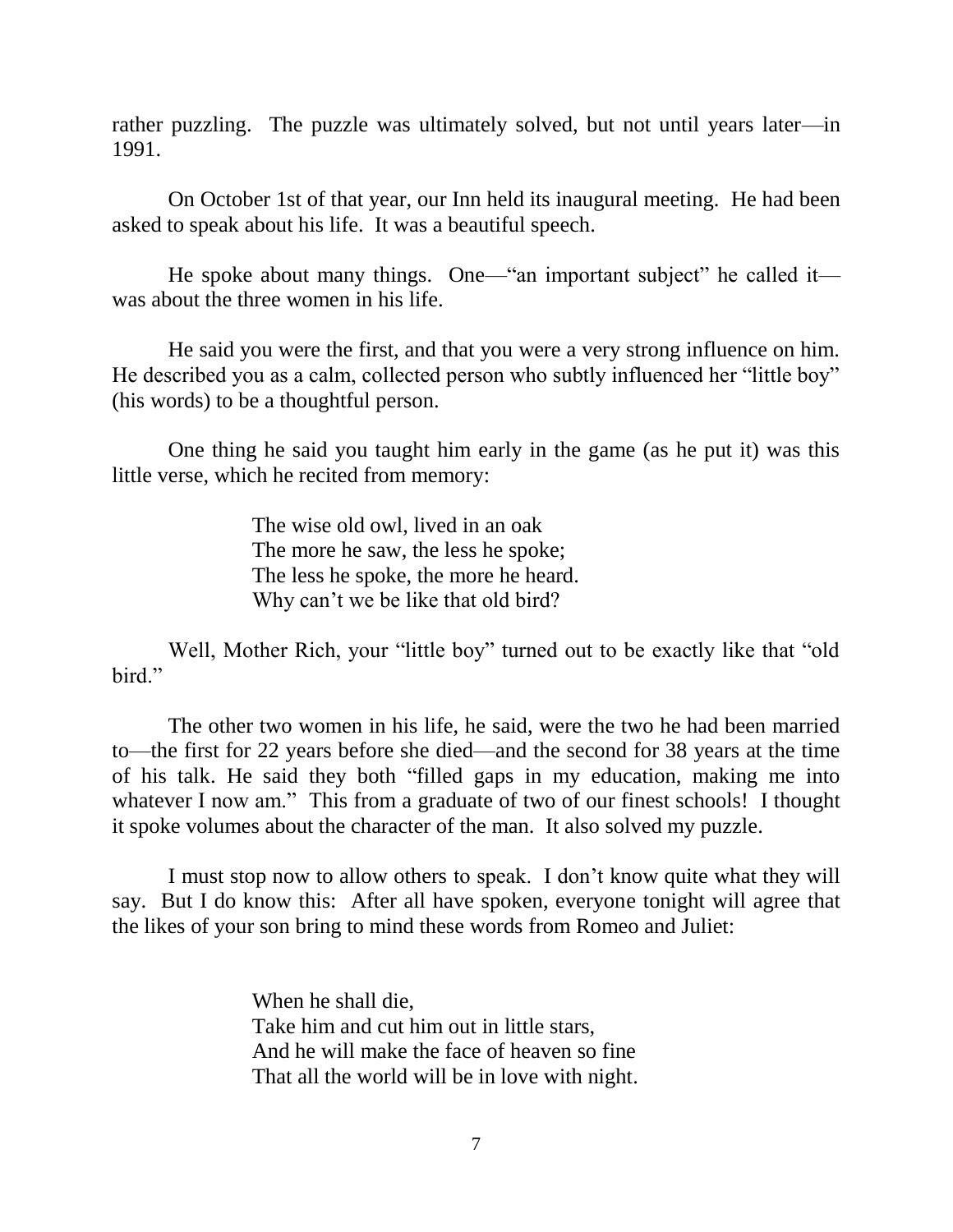Thank you, Mrs. Rich, for sharing him with us.

## Sincerely,

## John Witherspoon

# **So what is his legacy?**

As I indicated, when he came on the scene around the middle of the last century, the patent system was on life support. And it had been that way for quite a few years.

The system was not respected and had little support from decision-makers in this town. Some would have been pleased to see it die.

A federal judge opined that the patent system had outlived its usefulness when, according to him, large corporations were getting all the patents. Another federal judge called the Patent Office the "sickest institution our Government has ever invented." A Supreme Court justice described patent examiners as "minor bureaucrats" who sit at desks and dole out monopolies in secret proceedings.

Many people did not consider patent lawyers to be lawyers at all. They were considered "nerds" who practiced science, not law. Almost all of them practiced in small boutique firms. Patent law was taught in only one or two of the country's law schools. The few patent law associations that existed had little influence on Capitol Hill.

#### **But today things are quite different.**

The patent system is widely considered to be a strong economic engine. It is supported by politicians in this town at the highest levels. Patents are sought in greater and greater numbers, because they have value. Patents are enforced and licensed more than before.

Many patent lawyers now practice in general practice law firms. Intellectual property law associations have sprung up all over the country. Patent law is now taught in a great many law schools.